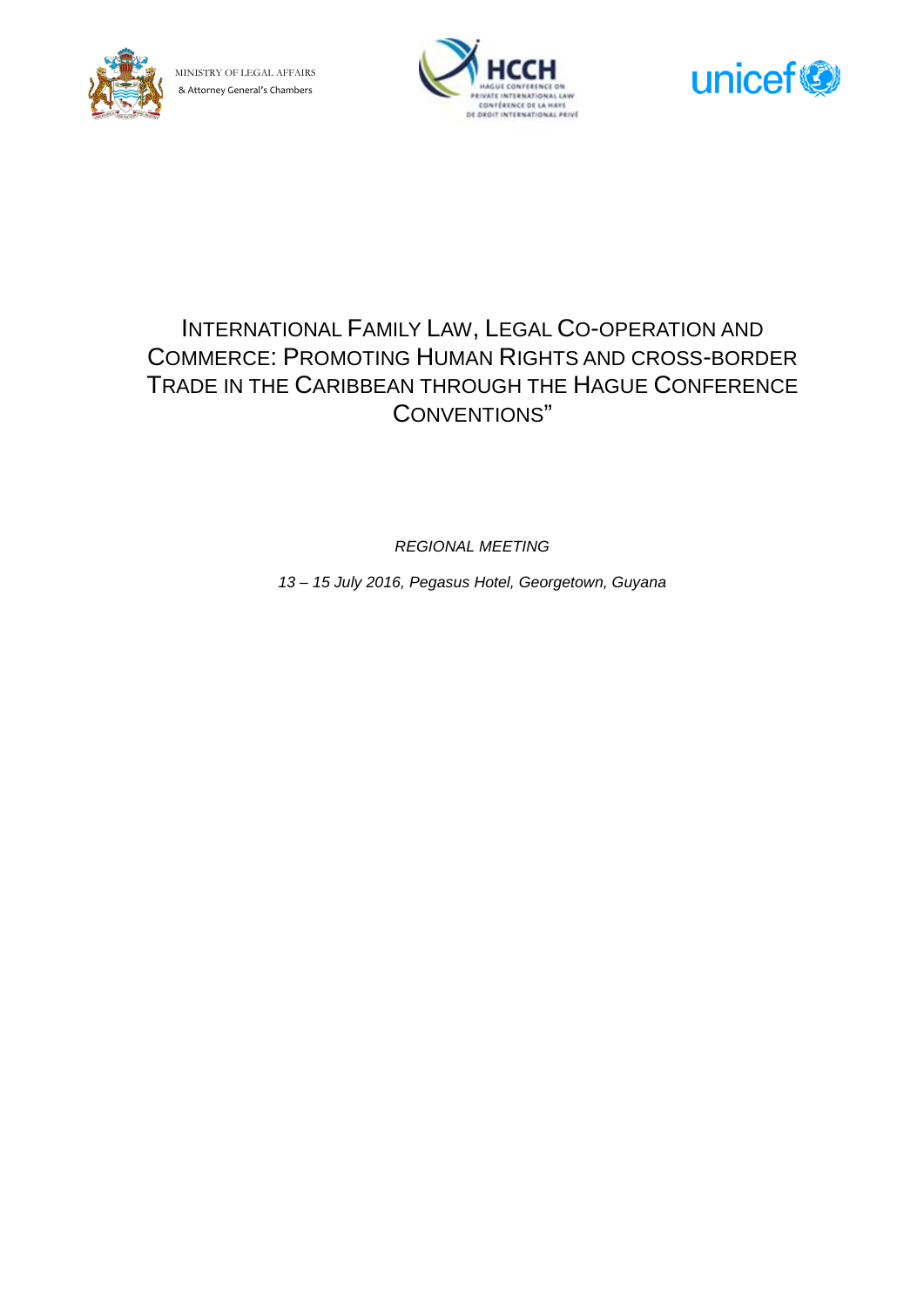





| <b>JULY 13, 2016</b> |                                                                                                                                                                                                                                                                                                                                                                                                                                                                                                                                                                                                                                    |
|----------------------|------------------------------------------------------------------------------------------------------------------------------------------------------------------------------------------------------------------------------------------------------------------------------------------------------------------------------------------------------------------------------------------------------------------------------------------------------------------------------------------------------------------------------------------------------------------------------------------------------------------------------------|
| 7pm                  | <b>Opening Ceremony</b><br>Attorney General and Minister of Legal Affairs- Hon. Basil Williams Sir<br>Matthew Thorpe<br>UNICEF Representative for Latin America and the Caribbean- María<br>Cristina Perceval<br>Secretary General of the HCCH- Dr. Christophe Bernasconi<br>His Excellency, The President of the Cooperative Republic of Guyana,<br>Mr. David Granger                                                                                                                                                                                                                                                             |
|                      | <b>Welcome Reception</b>                                                                                                                                                                                                                                                                                                                                                                                                                                                                                                                                                                                                           |
| <b>JULY 14, 2016</b> |                                                                                                                                                                                                                                                                                                                                                                                                                                                                                                                                                                                                                                    |
| $8:00 - 9:00$ a.m.   | <b>Registration Day 1</b>                                                                                                                                                                                                                                                                                                                                                                                                                                                                                                                                                                                                          |
| $9:00 - 9:15$ a.m.   | <b>Introductory Remarks</b><br>HCCH: It's Mandate, Main Achievements and Relevance for<br>the Region<br>Dr. Christophe Bernasconi, Secretary General HCCH;                                                                                                                                                                                                                                                                                                                                                                                                                                                                         |
| $9:15 - 11:00$ a.m.  | <b>Child Abduction Convention</b><br>Chair: Hon. Basil Williams, Attorney General & Minister of Legal<br>Affairs.<br>Judge Cathy Hollenberg Serrette, 7th Judicial Circuit,<br>$\bullet$<br>Maryland, US<br>Hon. Justice Richard Williams, Family Law Division of the<br>Grand Court, Grand Cayman, Hague Network Judge                                                                                                                                                                                                                                                                                                            |
| $11:00 - 11:20$ a.m. | <b>Coffee Break</b>                                                                                                                                                                                                                                                                                                                                                                                                                                                                                                                                                                                                                |
|                      | 11:20 a.m.- 1:00 p.m. The International Hague Network of Judges-Direct Judicial<br><b>Communications</b><br>Chair: Dr. Ivelaw Griffith- Vice Chancellor University of Guyana Chair<br>for session:<br>• The Right Honourable Sir Mathew Thorpe, former Lord<br>Justice of Appeal and Head of International Family Justice<br>2005-2013. Independent Expert and Consultant 2013-<br>• The Honourable Madam Justice Allyson Ramkerrysingh,<br>Family Court of Trinidad and Tobago, Port of Spain, Hague<br>Network Judge<br>• Senior Judge Hetty M. Boone, Deputy Liaison Judge for the<br>Netherlands, District Court of The Hague. |
| $1:00 - 2:30$ p.m.   | <b>Lunch Break</b>                                                                                                                                                                                                                                                                                                                                                                                                                                                                                                                                                                                                                 |
| $2:30 - 4:00$ p.m.   | <b>Child Protection Convention</b>                                                                                                                                                                                                                                                                                                                                                                                                                                                                                                                                                                                                 |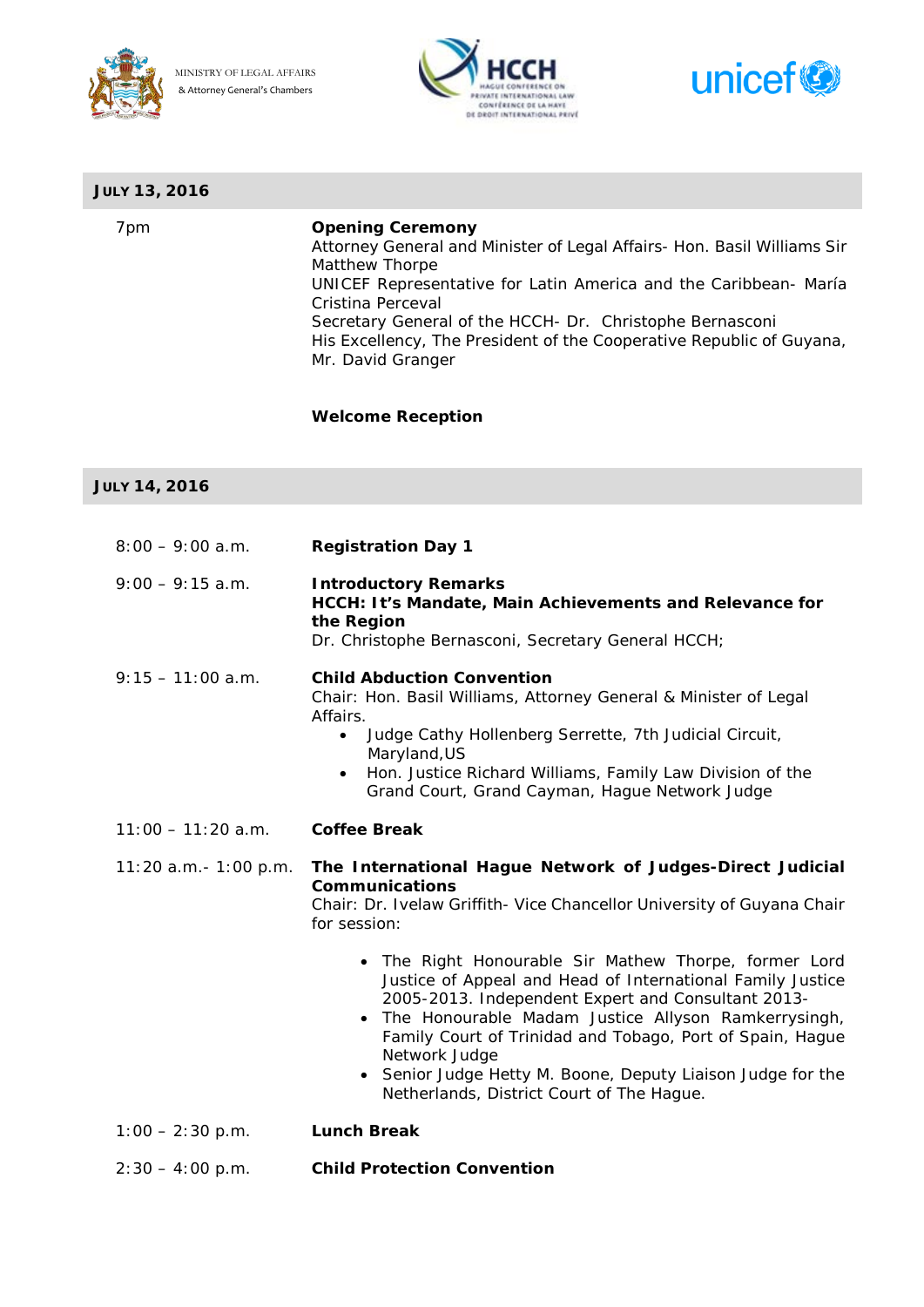

MINISTRY OF LEGAL AFFAIRS & Attorney General's Chambers





Chair: Dr. Barbara Reynolds, Deputy Vice Chancellor, University of Guyana

- Ignacio Goicoechea, Hague Conference on Private International Law
	- The Right Honourable Sir Mathew Thorpe, former Lord Justice of Appeal and Head of International Family Justice 2005-2013. Independent Expert and Consultant 2013

## **Adoption Convention**

Chair: Hon. Madam Justice Roxanne George – Judge, Supreme Court of Judicature of Guyana

- Valerie Barlow, US, Central Authority for the Hague 1993 Intercountry Adoption Convention
- Andolphe Guillaume, Juriste Gestionnaire de Projets, Haiti, Central Authority for the Hague 1993 Intercountry Adoption Convention

## 4:00 – 4:20 p.m. **Coffee Break**

## 4:20 – 6:00 p.m. **Child Maintenance Convention**

Chair: Hon. Madam Justice Yonnette Cummings-Edwards, Chief Justice, Supreme Court of Judicature of Guyana

• Professor Juan José Obando, University of Costa Rica, American Association on Private International Law.

## **International Family Mediation – Central Contact Points**

- Ignacio Goicoechea, Hague Conference on Private International Law
- Senior Judge Hetty M. Boone, Deputy Liaison Judge for the Netherlands, District Court of The Hague.

# **JULY 15, 2016**

8:00 – 9:00 a.m. **Registration Day 2**

9:00 – 11:00 a.m. **Service Convention**

Chair: Sir Charles Dennis Byron- President of the Caribbean Court of Justice, Trinidad & Tobago.

- Daniel Klimow, Attorney Adviser, Office of Legal Affairs, Overseas Citizens Services, Bureau of Consular Affairs, U.S. Department of State
- Ms. Jewel Major, Office of the Attorney General and Ministry of Legal Affairs, The Bahamas, Central Authority for the Hague 1965 Service Convention
- Mr. Ryan Johnson, Attorney General and Ministry of Legal Affairs, Antigua and Barbuda, Central Authority for the Hague 1965 Service Convention